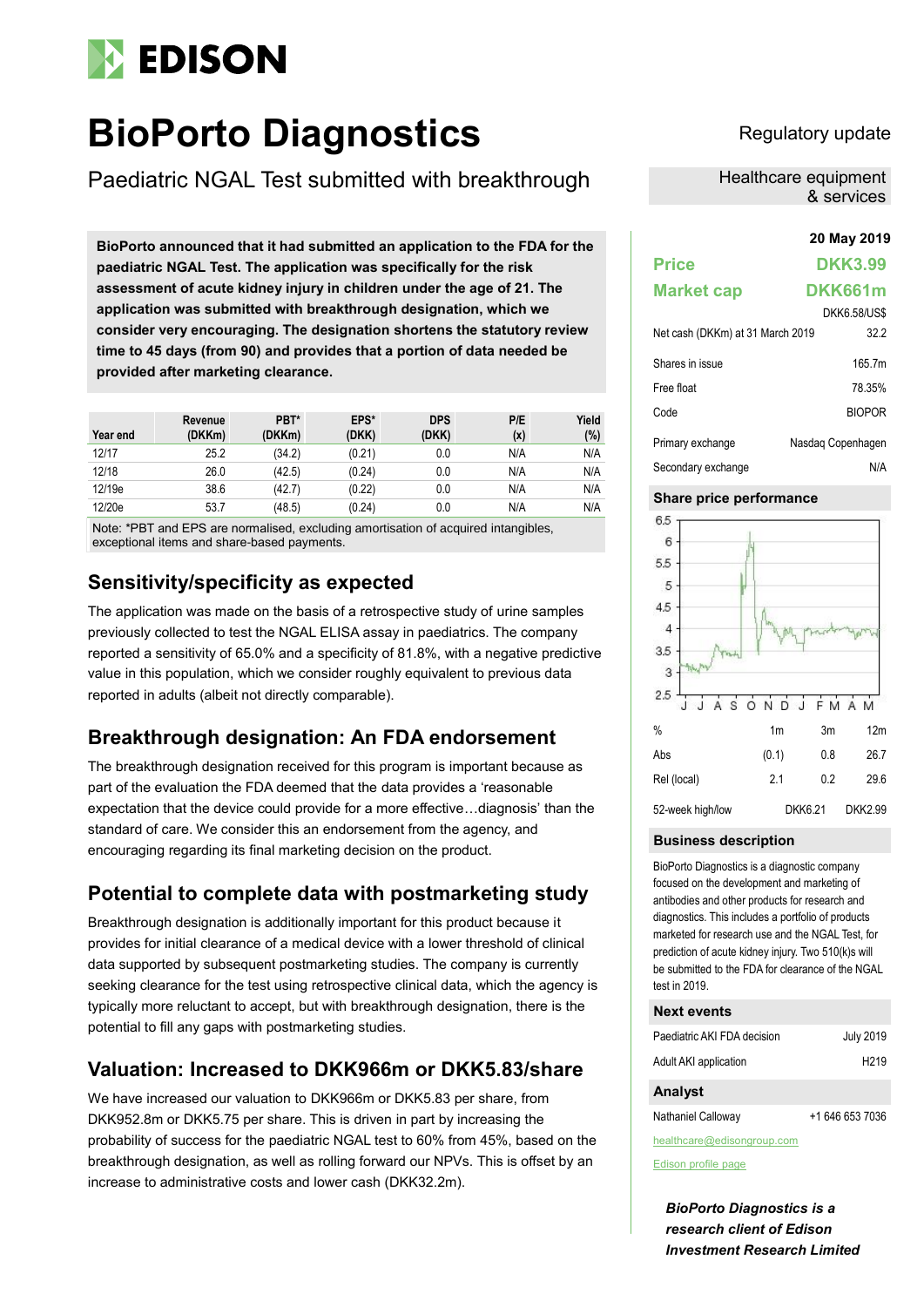

# **Paediatric NGAL Test submitted**

On 15 May 2019, BioPorto announced that it submitted an application with breakthrough device designation to the FDA for clearance of the paediatric NGAL Test. The NGAL Test is an assay to measure the presence of the NGAL biomarker in blood or urine for assessing the risk of acute kidney injury (AKI), and the current application is specifically for urine based NGAL in patients under 21.

The application was made on the basis of a retrospective study performed by the company using samples that were previously collected by the company from 32 paediatric ICUs. These samples were previously acquired for a study examining the NGAL ELISA assay, a different product also produced by the company. A total of 4,683 samples (of which 1,261 had AKI, 542 severe AKI) were collected for this previous study, of which an undisclosed subset were retested for the current study.

The company reported that the test had a sensitivity of 65.0% and a specificity of 81.8%, and an implied negative predictive value of 95.4% from this sample set. These data are roughly comparable to previously disclosed data on the NGAL Test reported in the literature (Exhibit 1).<sup>1</sup> However, it is worth noting several key differences from these data, including that the prior study was performed exclusively in adults. Additionally, the data reported in Tecson *et al*. only examined the ability of NGAL to detect moderate to severe disease, whereas the current data includes mild (grade 1) disease. We consider this detail encouraging because mild disease detection has been problematic due to naturally lower NGAL concentrations, as well as difficulties confirming the diagnosis using serum creatinine (sCr), which can be inconsistent in these patients. An application for the NGAL Test was previously filed using the data from Tecson *et al*. and subsequently rejected 'primarily because the dataset for mild cases of AKI did not support approval,' according to the company. The inclusion of these patients in the current data suggests that it is less likely that mild disease patients will be cited as a deficiency in this application.

| $\blacksquare$ |                   |                |                    |             |                    |            |
|----------------|-------------------|----------------|--------------------|-------------|--------------------|------------|
| Study          | <b>Population</b> | <b>Fluid</b>   | <b>Disease</b>     | Sensitivity | <b>Specificity</b> | <b>NPV</b> |
| Tecson, et al. | Adults            | EDTA plasma    | Moderate to severe | 78.8%       | 73.0%              | 95.7%      |
|                | Adults            | Heparin plasma | Moderate to severe | 72.7%       | 73.8%              | 94.5%      |
|                | Adults            | Urine          | Moderate to severe | 69.7%       | 76.8%              | 94.0%      |
| Current data   | Children <21      | Urine          | All AKI            | 65.0%       | 81.8%              | 95.4%      |
|                |                   |                |                    |             |                    |            |

#### **Exhibit 1: Comparison of sensitivity and specificity for the NGAL Test**

Source: Tecson *et al*., BioPorto

We believe that the data for this application is potentially viable on the basis that the NGAL Test provides a substantive improvement over sCr both in terms of the accuracy of the test as well as how it is expected to be used in practice. There are some issues considering sensitivity and specificity of sCr for AKI given that AKI is defined in terms of sCr, but one study that used post mortem determination of acute tubular injury (ATI), a subtype of AKI, found a sensitivity of 42% and specificity of 61% for detection of any stage ATI.<sup>2</sup> When coupled with the ability to detect AKI in hours (as opposed to a day or more), these paediatric data provide a compelling case for clearance, although no assurances can be made.

 $\overline{a}$ 

<sup>1</sup> Tecson KM, *et al.* (2017) Optimal cut points of plasma and urine neutrophil gelatinase-associated lipocalin for the prediction of acute kidney injury among critically ill adults: retrospective determination and clinical validation of a prospective multicentre study. *Brit J Med Open* 7, e016028.

<sup>2</sup> Moledina DG, *et al*. (2017) Performance of serum creatinine and kidney injury biomarkers for diagnosing histologic acute tubular injury. *Am J Kidney Dis* 70, 807–816.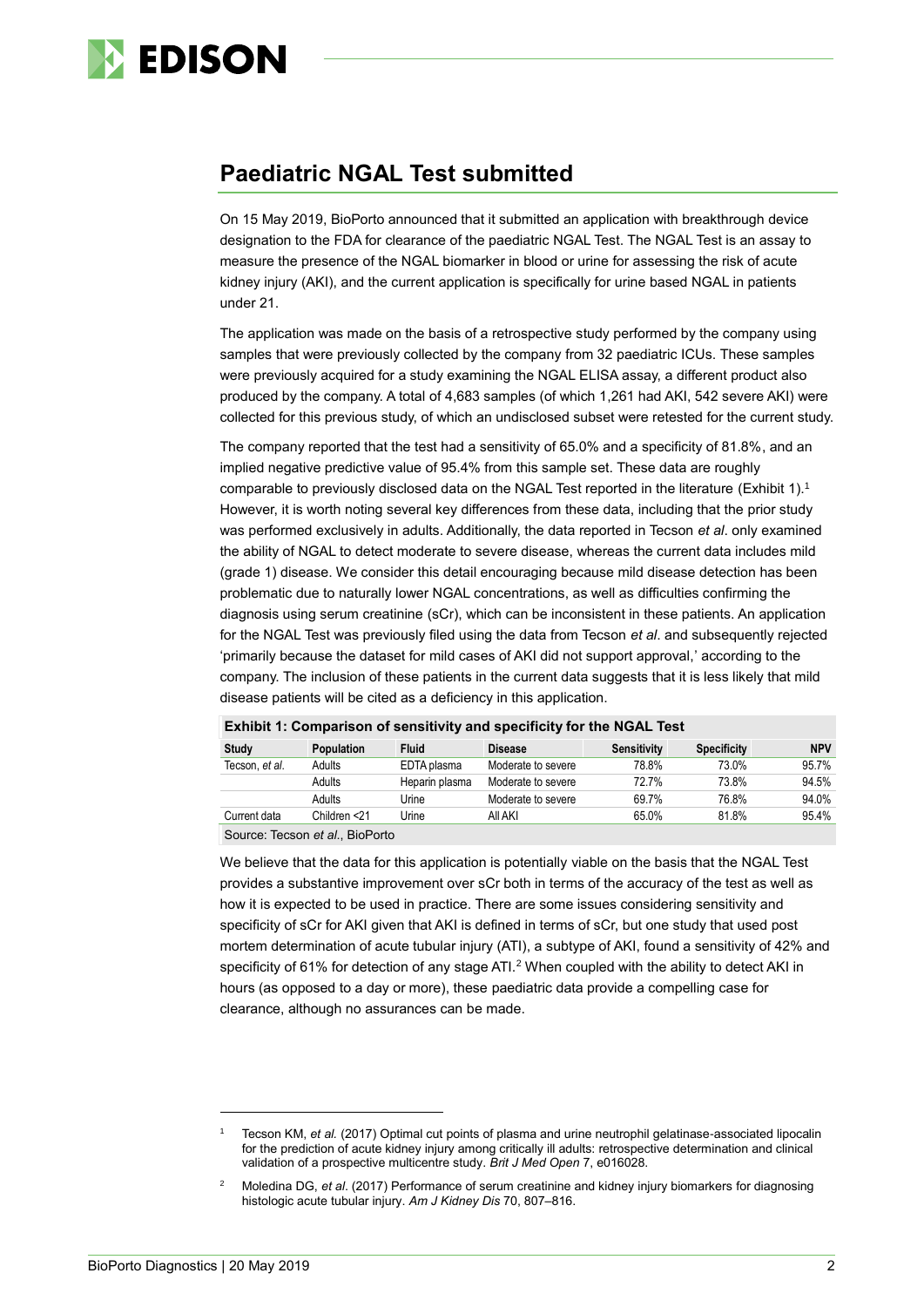

# **Breakthrough designation**

The company reported that the application received a breakthrough device designation from the FDA. The breakthrough device program was initiated to facilitate and speed the review process for devices that have a high potential to improve care, and so should enter the clinic as soon as possible. There are two criteria that devices must meet to qualify for the designation (Exhibit 2). The first criterion is that the FDA must believe that the device has the capacity to provide more effective diagnosis or treatment of a life-threatening disease. This requires a value judgement on the part of the agency that the data provides at least a reasonable expectation that it will work in practice and provide better results than existing technology. Because of this, receiving the designation is very encouraging (although it does not ensure a favourable review). The second criterion is that the device be either a) based on breakthrough technology, b) have no alternatives, c) be superior to the alternatives, or d) be in the best interests of patients, several of which the NGAL test likely qualifies for.

| Criteria         | <b>Description</b>                                                                                                                                                                                                                                   |
|------------------|------------------------------------------------------------------------------------------------------------------------------------------------------------------------------------------------------------------------------------------------------|
| First criterion  | The device provides for more effective treatment or diagnosis of life-threatening or irreversibly debilitating<br>human disease or conditions                                                                                                        |
| Second criterion | One of the following:<br>a) Represents a breakthrough technology<br>b) No approved alternatives exist<br>c) Offers significant advantages over existing approved or cleared alternatives<br>d) Device availability is in the patient's best interest |

#### Source: FDA

There are multiple benefits to the program. One benefit highlighted by management is a shortened statutory review time of 45 days (from 90), which should ensure a decision by the end of July. This timeline also includes increased communication with the agency, allowing the company to provide direct feedback on any outstanding issues during the review.

However, a very important benefit for this product in particular is that breakthrough designated devices may receive initial marketing authorisation with reduced clinical data requirements that are subsequently supplemented with postmarketing clinical data. This is important for the current application of the paediatric NGAL test because it is based on retrospective data. The agency is generally reluctant to authorize new devices based on retrospective data because they have a lower degree of statistical rigour than prospective studies. However, there are practical concerns around performing a prospective trial on paediatric AKI in the ICU. The number of clinical sites required and associated expense would be prohibitive. This is not uncommon for paediatric indications and the FDA has a mandate to facilitate reasonable accommodation in this area. We believe that if the test is cleared based on existing data, the FDA is likely to request a prospective postmarketing study, which should be substantially easier than a corresponding premarketing study. In general, we find the breakthrough designation highly encouraging regarding the potential clearance of this test.

# **The paediatric AKI testing market**

As with other estimates of AKI prevalence, there has been significant variability in the rates of AKI in paediatric ICU populations. One of the most recent and comprehensive studies published in the *New England Journal of Medicine* found that 26.9% of patients admitted to 32 different paediatric ICUs had AKI. <sup>3</sup> 11.6% of these patients had severe AKI, which was associated with a 77% increase in the risk of death, underlying the need for effective detection and intervention in this setting. However, the rate of AKI in children associated with hospital stays is small given the lower

-

<sup>3</sup> Kaddourah A, *et al*. (2017) Epidemiology of Acute Kidney Injury in Critically Ill Children and Young Adults. *New Eng J Med* 376, 11-20.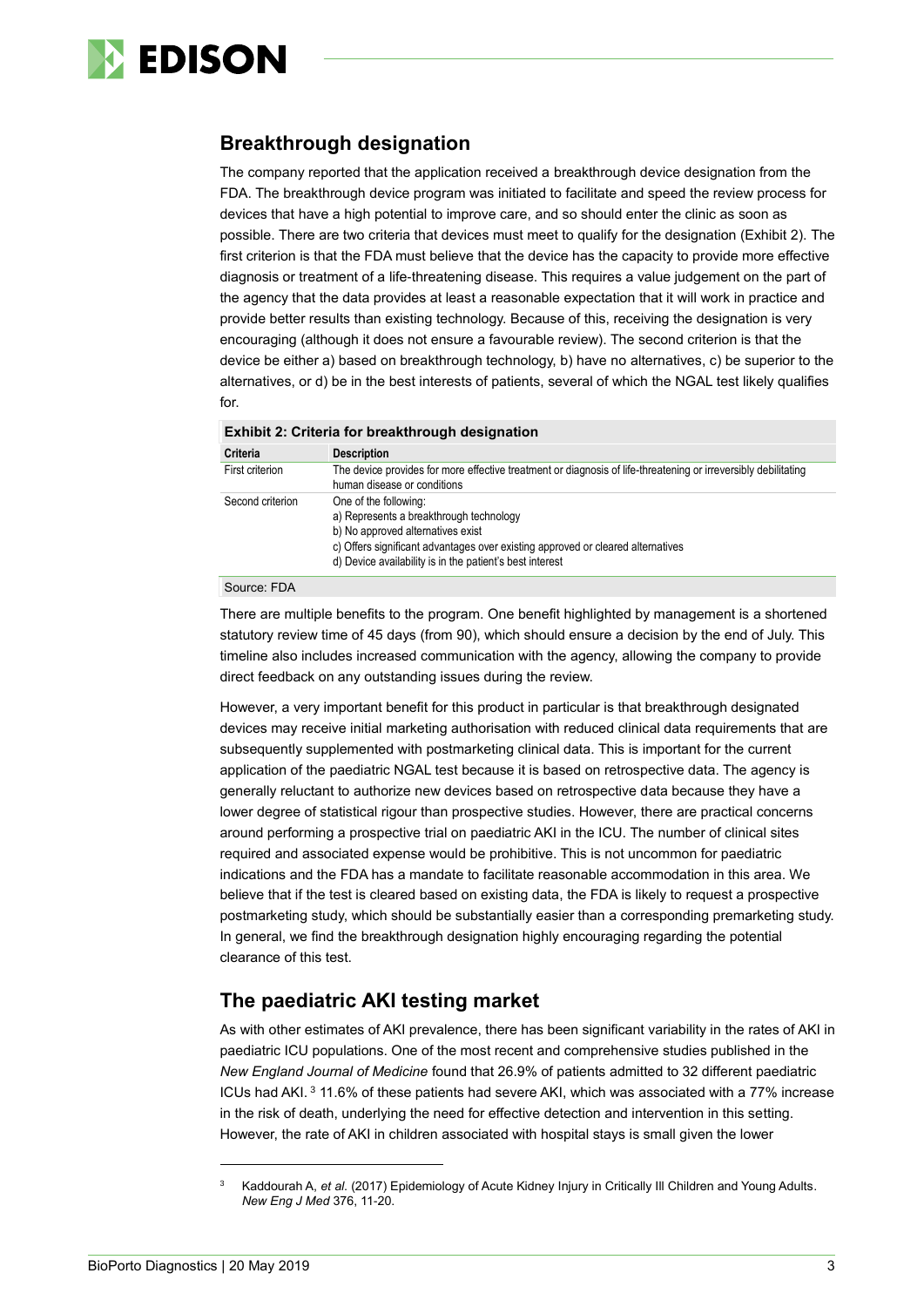

<span id="page-3-0"></span>underlying rate of paediatric ICU admissions. Only an estimated 5% of ICU beds in the US are dedicated to paediatrics, or around 4,000 in total.<sup>4</sup> We estimate approximately 240,000 admissions per year, based on reported occupancy of 59 patients per bed per year.<sup>5</sup>

Because of these factors, we believe that revenue from the paediatric market will be small compared to the much larger adult markets. Albeit, this is balanced with the low investment needed to date for this application. There are additional factors apart from revenue from paediatrics that we consider valuable. Clearance in paediatrics would allow a unified treatment algorithm where all ICU admissions are treated similarly. We believe this has the potential to aid adoption. Moreover, there is significant value in the goodwill in treating this population. Finally, there is the potential for clearance in paediatrics to translate into a future targeting of neonates. Neonates are hospitalised at significantly higher rates, accounting for 73% of all hospital admissions in patients under 18,<sup>6</sup> and approximately 20,000 ICU beds[.](#page-3-0)<sup>4</sup> There is increasing awareness of AKI in this population and the associated risks: rates of AKI in very low birth weight infants have been measured as high as 40%.<sup>7</sup>

# **Valuation**

We have increased our valuation to DKK966m or DKK5.83 per share, from DKK952.8m or DKK5.75 per share. We have increased the probability of success for the paediatric NGAL program to 60% (from 45%) on the basis of the recent submission with breakthrough therapy designation. We believe that the designation signals a willingness on the part of the FDA to consider clearance based on retrospective data, and that both this willingness and the lower clinical barriers are encouraging for the successful clearance of the product. Other adjustments to our model include rolling forward our NPVs, which is offset by lower cash (DKK32.2m vs DKK46.7m) and an increase to our unallocated costs associated with increased administrative costs going forward (more below). We expect to update our valuation following the clearance decision from the FDA for the paediatric test, expected by the end of July.

| Program                                | <b>Market</b>                                        | <b>Probability of success</b> | Peak revenue (\$m) | <b>Valuation (DKKm)</b> |
|----------------------------------------|------------------------------------------------------|-------------------------------|--------------------|-------------------------|
| The NGAL Test                          | ICU                                                  | 50%                           | 185.4              | 674.8                   |
|                                        | <b>ED</b>                                            | 30%                           | 173.8              | 313.6                   |
|                                        | Post-surgery                                         | 30%                           | 55.7               | 94.2                    |
|                                        | Research                                             | 100%                          | 3.1                | 19.7                    |
|                                        | Paediatrics                                          | 60%                           | 17.4               | 24.6                    |
| Other products                         | Research                                             | 100%                          | 2.8                | 18.3                    |
| Unallocated costs                      |                                                      |                               |                    | (211.2)                 |
| Total                                  |                                                      |                               |                    | 934.0                   |
| Net cash and equivalents (Q119) (DKKm) |                                                      |                               |                    | 32.2                    |
| Total firm value (DKKm)                |                                                      |                               |                    | 966.2                   |
| Total shares (m)                       |                                                      |                               |                    | 165.7                   |
| Value per share (DKK)                  |                                                      |                               |                    | 5.83                    |
| Dilutive warrants (m)                  |                                                      |                               |                    | 15.0                    |
| Total diluted shares (m)               |                                                      |                               |                    | 180.7                   |
| Value per diluted share (DKK)<br>5.66  |                                                      |                               |                    |                         |
|                                        | Source: BioPorto reports, Edison Investment Research |                               |                    |                         |

#### **Exhibit 3: Valuation of BioPorto**

Society of Critical Care Medicine.

- <sup>5</sup> Folafoluwa o, *et al*. (2005) A National Survey of Pediatric Critical Care Resources in the United States. *Pediatrics* 115, e382.
- <sup>6</sup> Healthcare Cost and Utilization Project.
- <sup>7</sup> Carmody JB *et al*. (2014) Recognition and reporting of AKI in very low birth weight infants. *Clin J Am Soc Nephrol* 9, 2036–2043

-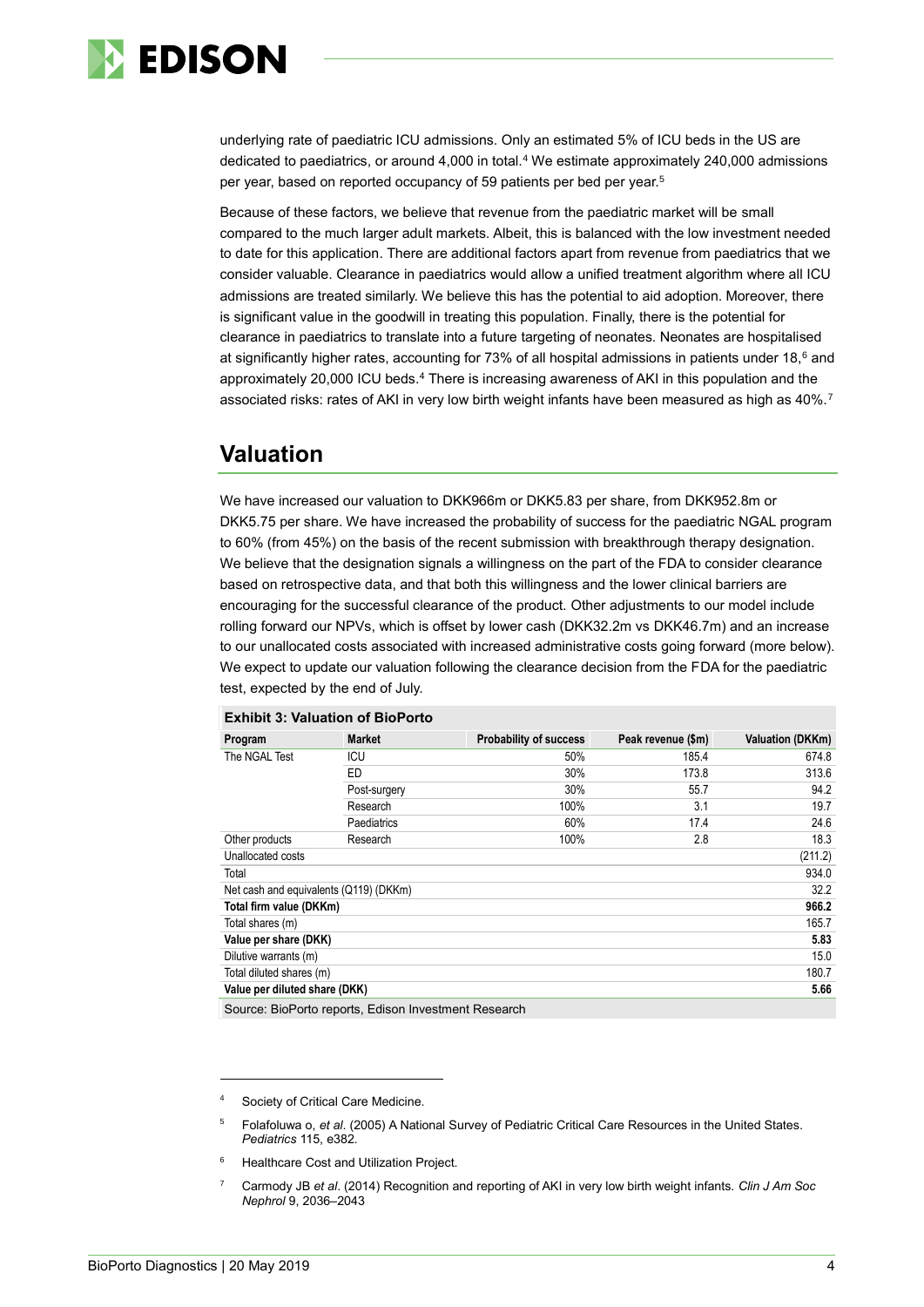

# **Financials**

The company reported revenue of DKK5.5m and an operating loss of DKK17.1m for Q119. Revenue was down sequentially (from DKK8.9m in Q418), albeit roughly in line with previous first quarters (DKK5.7m in Q117, DKK4.6m in Q118). The company continues to expand its operations, including the hiring of a president of its US organisation. We have increased our administrative costs for 2019 and onward slightly (DKK23.0m from DKK21.0m) to account for building out the US apparatus. This has slightly increased our expected financing requirement to DKK40m from DKK35m, which we record as illustrative debt in 2020. The company ended the quarter with net cash of DKK32.2m. The company maintained guidance of approximately DKK 40m in revenue and an operating loss of approximately DKK 45m for the full year.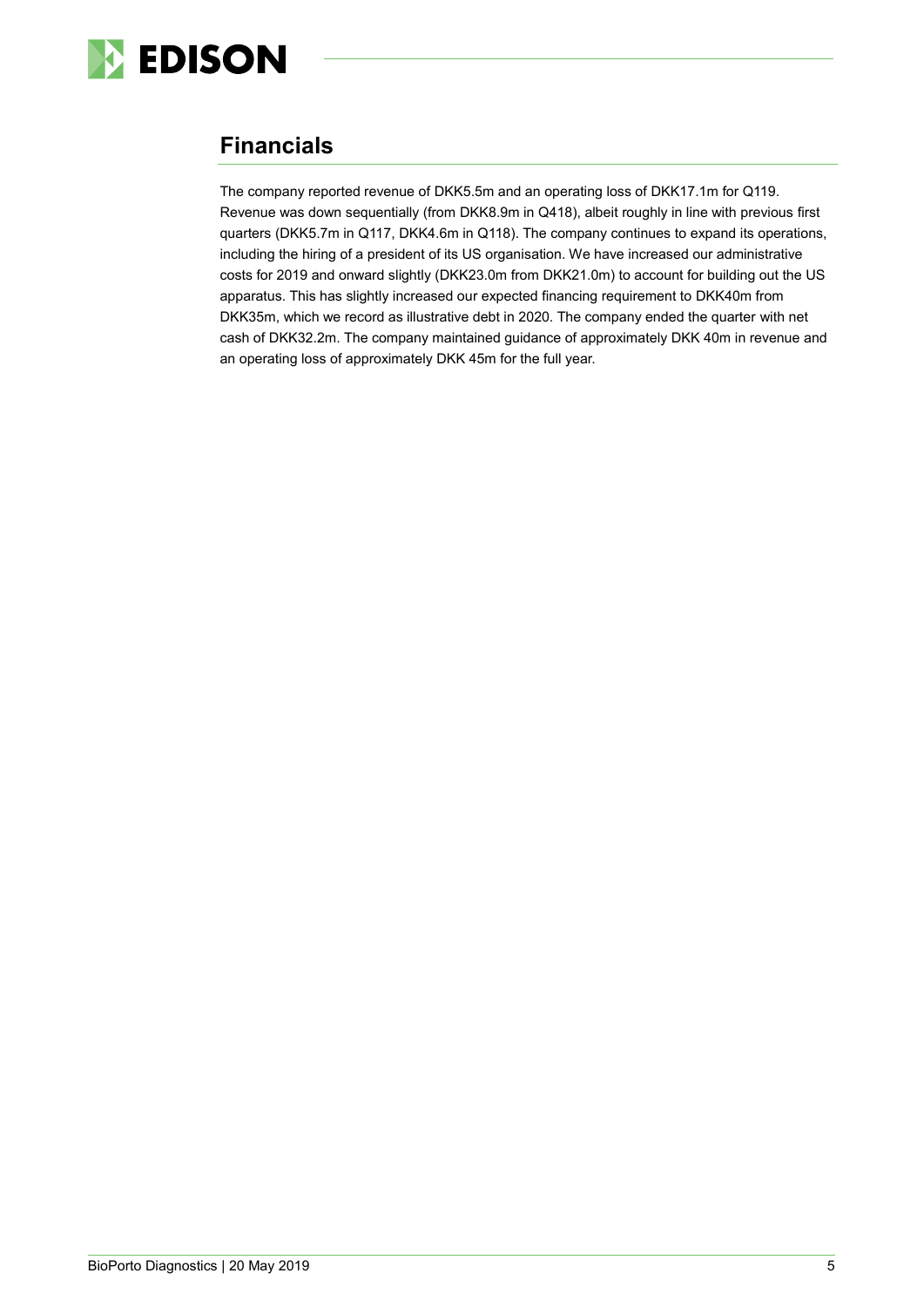

#### **Exhibit 4 : Financial summary**

|                                                                | DKK000s<br>2017     | 2018                | 2019e               | 2020e                 |
|----------------------------------------------------------------|---------------------|---------------------|---------------------|-----------------------|
| Year end 31 December                                           | <b>IFRS</b>         | <b>IFRS</b>         | <b>IFRS</b>         | <b>IFRS</b>           |
| <b>INCOME STATEMENT</b>                                        |                     |                     |                     |                       |
| Revenue                                                        | 25,155              | 26,016              | 38,597              | 53,727                |
| Cost of Sales                                                  | (6,907)             | (8, 181)            | (10, 370)           | (12, 343)             |
| <b>Gross Profit</b><br>Sales                                   | 18,248<br>(18, 545) | 17,835<br>(20, 935) | 28,227<br>(30, 497) | 41,385<br>(32,070)    |
| R&D                                                            | (21, 930)           | (18, 676)           | (20, 487)           | (36, 578)             |
| Administrative                                                 | (14, 267)           | (20,005)            | (23,006)            | (24, 156)             |
| <b>EBITDA</b>                                                  | (33, 134)           | (42, 103)           | (42, 672)           | (48, 328)             |
| Normalised operating profit                                    | (33, 638)           | (42, 646)           | (42, 907)           | (48, 563)             |
| Amortisation of acquired intangibles                           | 0                   | 0                   | 0                   | 0                     |
| Exceptionals                                                   | 0                   | 0                   | 0                   | $\mathbf 0$           |
| Share-based payments                                           | (2,856)             | 865                 | (2,856)             | (2,856)               |
| Reported operating profit                                      | (36, 494)           | (41, 781)           | (45, 763)           | (51, 419)             |
| Net Interest                                                   | (570)               | 164                 | 234                 | 48                    |
| Joint ventures & associates (post tax)                         | 0                   | 0                   | 0                   | 0                     |
| Exceptionals                                                   | 0                   | 0                   | $\mathbf{0}$        | 0                     |
| Profit Before Tax (norm)                                       | (34, 208)           | (42, 482)           | (42, 673)           | (48, 515)             |
| Profit Before Tax (reported)                                   | (37,064)            | (41, 617)           | (45, 529)           | (51, 371)             |
| Reported tax                                                   | 4,821               | 3,569               | 4,670               | 5,269                 |
| Profit After Tax (norm)                                        | (29, 758)           | (38, 124)           | (38, 297)           | (43, 539)             |
| Profit After Tax (reported)                                    | (32, 243)<br>0      | (38,048)<br>0       | (40, 860)<br>0      | (46,102)<br>0         |
| Minority interests<br>Discontinued operations                  | 0                   | 0                   | $\mathbf{0}$        | 0                     |
| Net income (normalised)                                        | (29, 758)           | (38, 124)           | (38, 297)           | (43, 539)             |
| Net income (reported)                                          | (32, 243)           | (38,048)            | (40, 860)           | (46,102)              |
|                                                                |                     |                     |                     |                       |
| Basic average number of shares outstanding (m)                 | 145                 | 157                 | 174                 | 183                   |
| EPS - basic normalised (DKK)<br>EPS - diluted normalised (DKK) | (0.21)<br>(0.21)    | (0.24)<br>(0.24)    | (0.22)<br>(0.22)    | (0.24)<br>(0.24)      |
| EBITDA Margin (%)                                              | $-131.7$            | $-161.8$            | $-110.6$            | $-90.0$               |
| Normalised Operating Margin                                    | $-133.7$            | $-163.9$            | $-111.2$            | $-90.4$               |
|                                                                |                     |                     |                     |                       |
| <b>BALANCE SHEET</b>                                           |                     |                     |                     |                       |
| <b>Fixed Assets</b>                                            | 2,623<br>1,629      | 3,563<br>1,374      | 7,757<br>5,803      | 7,522<br>5,803        |
| Intangible Assets<br><b>Tangible Assets</b>                    | 263                 | 1,437               | 1,202               | 967                   |
| Investments & other                                            | 731                 | 752                 | 752                 | 752                   |
| <b>Current Assets</b>                                          | 62,981              | 62,638              | 26,846              | 25,823                |
| <b>Stocks</b>                                                  | 3,434               | 3,631               | 3,409               | 4,058                 |
| Debtors                                                        | 6,380               | 8,036               | 9,517               | 13,248                |
| Cash & cash equivalents                                        | 47,080              | 46,709              | 9,657               | 4,255                 |
| Other                                                          | 6,087               | 4,262               | 4,262               | 4,262                 |
| <b>Current Liabilities</b>                                     | (8,653)             | (9,217)             | (13, 638)           | (55, 626)             |
| Creditors                                                      | (3, 412)            | (4, 451)            | (6,680)             | (8,668)               |
| Tax and social security                                        | (182)               | (141)               | (2, 333)            | (2, 333)              |
| Short term borrowings                                          | $\Omega$            | 0                   | 0                   | (40,000)              |
| Other                                                          | (5,059)             | (4,625)             | (4,625)             | (4,625)               |
| Long Term Liabilities                                          | (883)               | (787)               | (2,772)             | (2,772)               |
| Long term borrowings                                           |                     |                     |                     | 0                     |
| Other long term liabilities<br><b>Net Assets</b>               | (883)<br>56,068     | (787)<br>56,197     | (2, 772)<br>18,193  | (2, 772)<br>(25, 053) |
| Minority interests                                             | 0                   | 0                   | 0                   | 0                     |
| Shareholders' equity                                           | 56,068              | 56,197              | 18,193              | (25, 053)             |
| <b>CASH FLOW</b>                                               |                     |                     |                     |                       |
| Op Cash Flow before WC and tax                                 | (33, 134)           | (42, 103)           | (42, 672)           | (48,328)              |
| Working capital                                                | 2,325               | (631)               | 969                 | (2, 391)              |
| Exceptional & other                                            | (595)               | (74)                | 234                 | 48                    |
| Tax                                                            | 2,005               | 4,799               | 4,670               | 5,269                 |
| Net operating cash flow                                        | (29, 399)           | (38,009)            | (36, 799)           | (45, 402)             |
| Capex                                                          | (38)                | (1,483)             | 0                   | 0                     |
| Acquisitions/disposals                                         | 0                   | 0                   | 0                   | 0                     |
| Net interest                                                   | 0                   | 0                   | 0                   | 0                     |
| Equity financing                                               | 40,921              | 39,319              | 0                   | 0                     |
| Dividends                                                      | 0                   | 0                   | $\mathbf{0}$        | 0                     |
| Other                                                          | (45)                | (198)               | (252)               | 0                     |
| Net Cash Flow                                                  | 11,439              | (371)               | (37,051)            | (45, 402)             |
| Opening net debt/(cash)                                        | (35, 641)           | (47,080)            | (46, 709)           | (9,657)               |
| FX                                                             | 0                   | 0                   | 0                   | 0                     |
| Other non-cash movements                                       | 0                   | 0                   | 0                   | 0                     |
| Closing net debt/(cash)                                        | (47,080)            | (46, 709)           | (9,657)             | 35,745                |

Source: BioPorto reports, Edison Investment Research